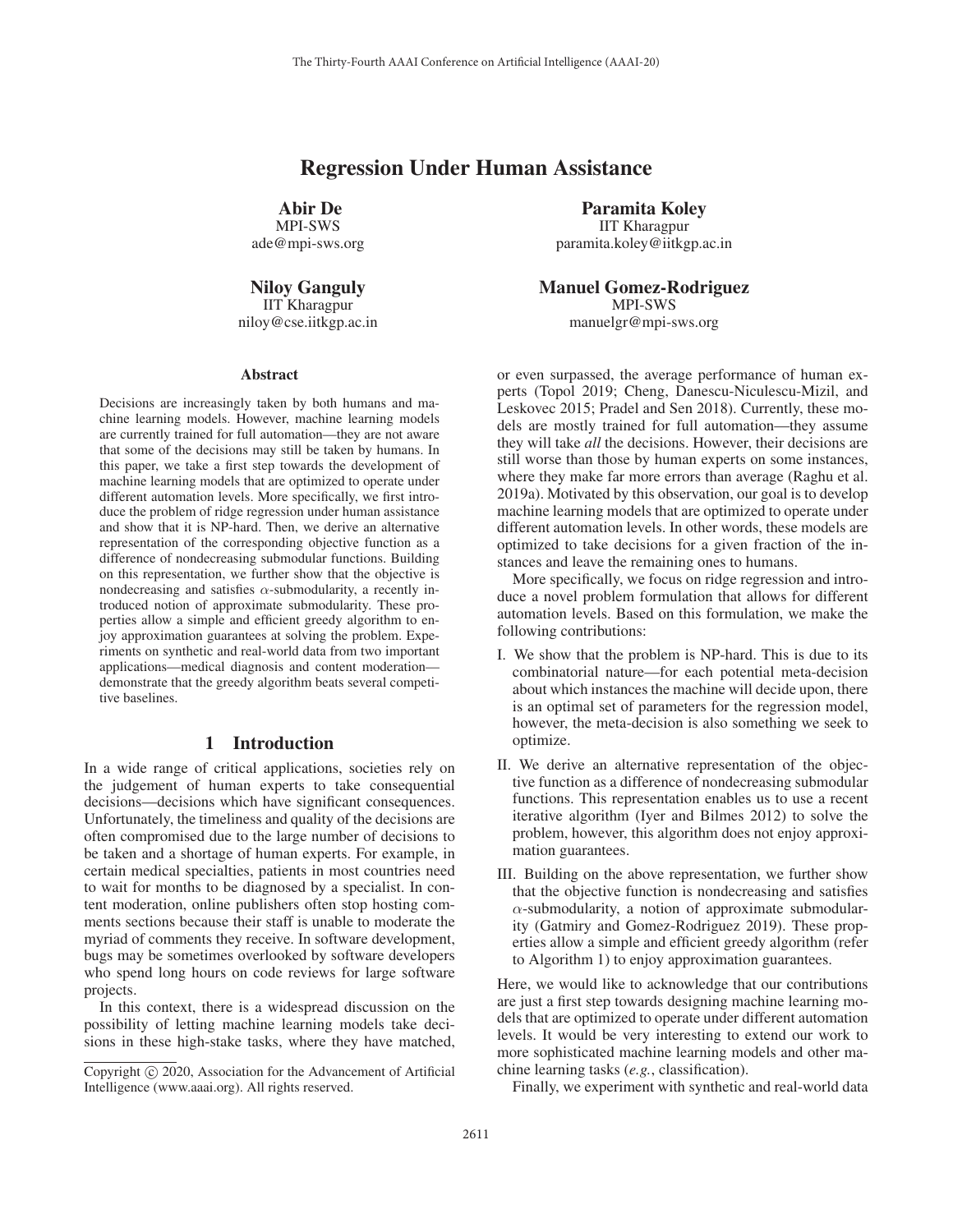from two important applications—medical diagnosis and content moderation. Our results show that the greedy algorithm beats several competitive algorithms, including the iterative algorithm for maximization of a difference of submodular functions mentioned above, and is able to identify and outsource to humans those samples where their expertise is required. To facilitate research in this area, we are releasing an open source implementation of our method<sup>1</sup>.

Related work. The work most closely related to ours is by Raghu et al. (2019a), in which a classifier can outsource samples to humans. However, in contrast to our work, their classifier is trained to predict the labels of all samples in the training set, as in full automation, and the proposed algorithm does not enjoy theoretical guarantees. As a result, a natural extension of their algorithm to ridge regression achieves a significantly lower performance than ours, as shown in Figure 4.

There is a rapidly increasing line of work devoted to designing classifiers that are able to defer decisions (Bartlett and Wegkamp 2008; Cortes, DeSalvo, and Mohri 2016; Geifman, Uziel, and El-Yaniv 2018; Geifman and El-Yaniv 2019; Raghu et al. 2019b; Ramaswamy et al. 2018; Thulasidasan et al. 2019; Liu et al. 2019). Here, the classifiers learn to defer either by considering the defer action as an additional label value or by training an independent classifier to decide about deferred decisions. However, there are two fundamental differences between this work and ours. First, they do not consider there is a human decision maker, with a human error model, who takes a decision whenever the classifiers defer it. Second, the classifiers are trained to predict the labels of all samples in the training set, as in full automation.

Our work is also related to active learning (Cohn, Ghahramani, and Jordan 1995; Hoi et al. 2006; Willett, Nowak, and Castro 2006; Sugiyama 2006; Guo and Schuurmans 2008; Sabato and Munos 2014; Chen and Price 2017; Hashemi et al. 2019), robust linear regression (Bhatia et al. 2017; Suggala et al. 2019; Tsakonas et al. 2014; Wright and Ma 2010) and robust logistic regression (Feng et al. 2014). In active learning, the goal is to to determine which subset of training samples one should label so that a supervised machine learning model, trained on these samples, generalizes well across the entire feature space during test. In contrast, our trained model only needs to accurately predict samples which are close to the samples assigned to the machine during training time and rely on humans to predict the remaining samples. In robust linear regression and robust logistic regression, the (implicit) assumption is that a constant fraction of the output variables are corrupted by an unbounded noise. Then, the goal is to find a consistent estimator of the model parameters which ignores the samples whose output variables are noisy. In contrast, in our work, we do not assume any noise model for the output variables but rather a human error per sample and find a estimator of the model parameters that outsources some of the samples to humans.

### 2 Problem Formulation

In this section, we formally state the problem of ridge regression under human assistance, where some of the predictions can be outsourced to humans.

Given a set of training samples  $\{(x_i, y_i)\}_{i \in \mathcal{V}}$  and a human error per sample  $c(\mathbf{x}_i, y_i)$ , we can outsource a subset  $S \subseteq$ V of the training samples to humans, with  $|S| \leq n$ . Then, ridge regression under human assistance seeks to minimize the overall training error, including the outsourced samples, *i.e.*,

minimize 
$$
\ell(\mathbf{w}, \mathcal{S})
$$
 subject to  $|\mathcal{S}| \le n$ , (1)

with

$$
\ell(\boldsymbol{w}, \mathcal{S}) = \sum_{i \in \mathcal{S}} c(\boldsymbol{x}_i, y_i) + \sum_{j \in \mathcal{S}^c} \left[ (y_j - \boldsymbol{x}_j^\top \boldsymbol{w})^2 + \lambda ||\boldsymbol{w}||_2^2 \right],
$$

where the first term accounts for the human error, the second term accounts the machine error, and  $\lambda$  is a given regularization parameter for the machine.

Moreover, if we define  $y = [y_1, y_2, \dots, y_N]$  and  $X =$  $[x_1, x_2, \cdots, x_N]$ , we can rewrite the above objective function as tion as

$$
\ell(\boldsymbol{w}, \mathcal{S}) = \sum_{i \in \mathcal{S}} c(\boldsymbol{x}_i, y_i)
$$
  
+  $(\boldsymbol{y}_{\mathcal{S}^c} - \boldsymbol{X}_{\mathcal{S}^c}^{\top} \boldsymbol{w})^{\top} (\boldsymbol{y}_{\mathcal{S}^c} - \boldsymbol{X}_{\mathcal{S}^c}^{\top} \boldsymbol{w}) + \lambda ||\boldsymbol{w}||_2^2 \cdot |\mathcal{S}^c|,$ 

where  $y_{\mathcal{S}^c}$  is the subvector of *y* indexed by  $\mathcal{S}^c$  and  $X_{\mathcal{S}^c}$ is the submatrix formed by columns of *X* that are indexed by  $S^c$ . Then, whenever  $S \subset V$ , it readily follows that the optimal parameter  $w^* = w^*(\mathcal{S})$  is given by

$$
\boldsymbol{w}^*(\mathcal{S}) = \left(\lambda |\mathcal{S}^c| \mathbb{I} + \boldsymbol{X}_{\mathcal{S}^c} \boldsymbol{X}_{\mathcal{S}^c}^\top\right)^{-1} \boldsymbol{X}_{\mathcal{S}^c} \boldsymbol{y}_{\mathcal{S}^c}.
$$

If we plug in the above equation into Eq. 1, we can rewrite the ridge regression problem under human assistance as a set function maximization problem, *i.e.*,

$$
\underset{\mathcal{S}}{\text{maximize}} - \log \ell(\boldsymbol{w}^*(\mathcal{S}), \mathcal{S}) \text{ subject to } |\mathcal{S}| \leq n, \quad (2)
$$

where  $\ell(\mathbf{w}^*(\mathcal{S}), \mathcal{S})$  is given by

$$
\begin{cases} \sum_{i \in S} c(x_i, y_i) + \mathbf{y}_{S^c}^{\perp} \mathbf{y}_{S^c} \\ -\mathbf{y}_{S^c}^{\top} \mathbf{X}_{S^c}^{\top} \left( \lambda |S^c| \mathbb{I} + \mathbf{X}_{S^c} \mathbf{X}_{S^c}^{\top} \right)^{-1} \mathbf{X}_{S^c} \mathbf{y}_{S^c} & \text{if } S \subset \mathcal{V}, \\ \sum_{i \in S} c(x_i, y_i) & \text{if } S = \mathcal{V}. \end{cases}
$$

Unfortunately, due to its combinatorial nature, the above problem formulation is difficult to solve, as formalized by the following Theorem:

Theorem 1 *The problem of ridge regression under human assistance defined in Eq. 1 is NP-hard.*

Proof Consider a particular instance of the problem with  $c(\mathbf{x}_i, y_i)=0$  for all  $i \in \mathcal{V}$  and  $\lambda = 0$ . Moreover, assume the response variables *y* are generated as follows:

$$
y = X^{\perp} w^* + b^*, \tag{3}
$$

where  $b^*$  is a *n*-sparse vector which takes non-zero values on at most n corrupted sampless, and a zero elsewhere. Then,

<sup>1</sup> https://github.com/Networks-Learning/regression-underassistance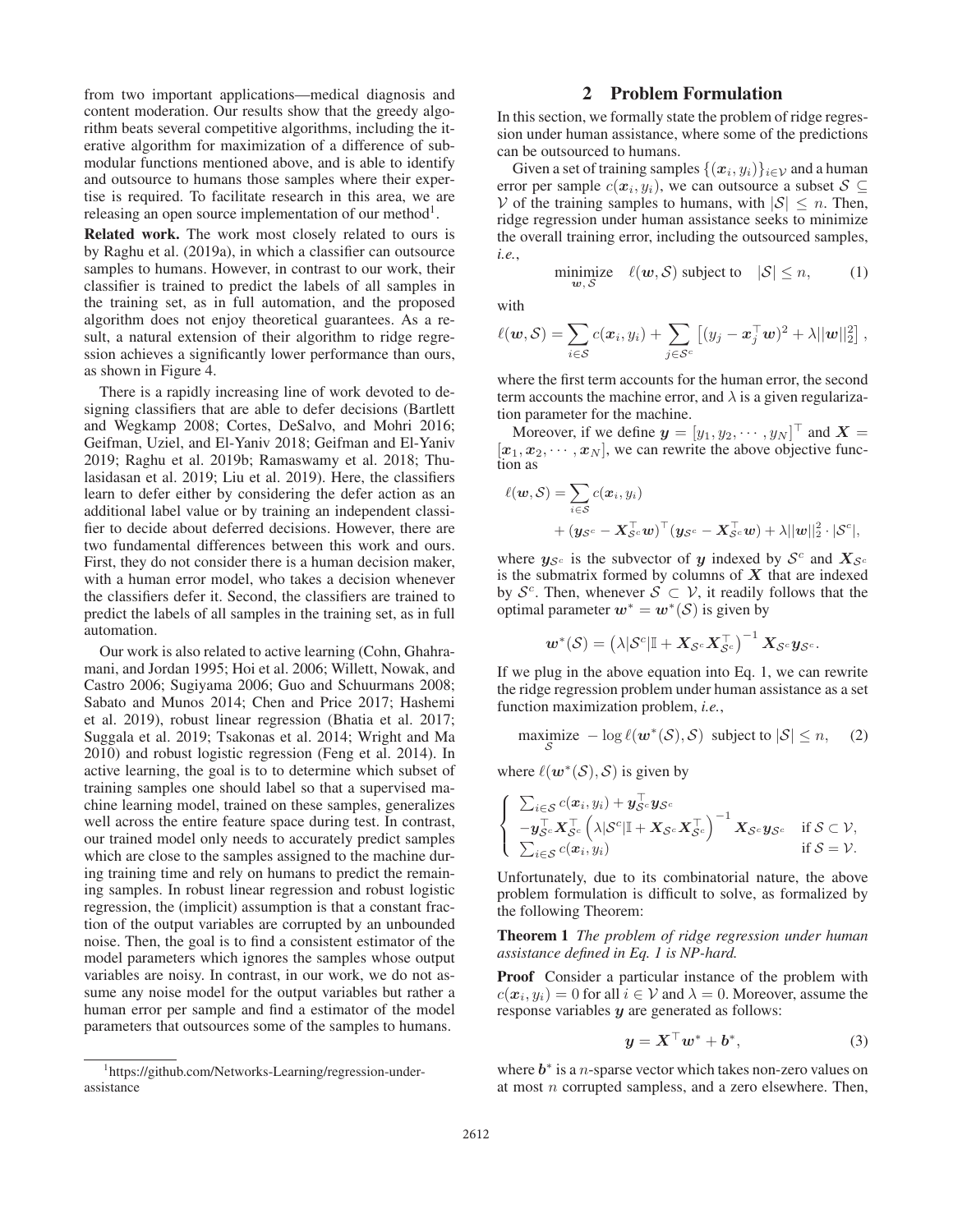the problem can be just viewed as a robust least square regression (RLSR) problem (Studer et al. 2011), *i.e.*,

$$
\underset{\boldsymbol{w}, S}{\text{minimize}} \sum_{i \in S} (y_i - \boldsymbol{x}_i^{\top} \boldsymbol{w})^2 \text{ subject to } |\mathcal{S}| = |\mathcal{V}| - n,
$$

which has been shown to be NP-hard (Bhatia et al. 2017). This concludes the proof.

However, in the next section, we will show that, perhaps surprisingly, a simple greedy algorithm enjoys approximation guarantees. In the remainder of the paper, to ease the notation, we will use  $\ell(S) = \ell(w^*(S), S)$ .

Remarks. Once the model is trained, given a new unlabeled sample  $x$ , we outsource the sample to a human if the nearest neighbor in the set  $V$  belongs to  $S^*$ , *i.e.*,  $\operatorname{argmin}_{i \in \mathcal{V}} ||x_i - x|| \in \mathcal{S}^*$ , where  $\mathcal{S}^*$  is the solution to the above maximization problem, and pass it on to the machine, *i.e.*,  $\hat{y}_i = x_i^{\top} w^*(\mathcal{S}^*)$ , otherwise. Here, note that, as long as the feature distribution does not change during test, this procedure guarantees that the fraction of samples outsourced to humans during training and test time will be similar. The following proposition formalizes this result:

**Proposition 2** *Let*  $\{x_i\}_{i\in\mathcal{V}}$  *be a set of training samples,*  ${x'_j}_{j \in V'}$  *a set of test samples, and n and n' the number of training and test samples outsourced to humans, respectively.* If  $\mathbf{x}_i, \mathbf{x}_j$  ∼  $\mathbb{P}(\mathbf{x})$  *for all*  $i \in \mathcal{V}, j \in \mathcal{V}$ *', then, it holds* that  $\mathbb{E}[n']/|\mathcal{V}'| = n/|\mathcal{V}|$ .

# 3 An Algorithm With Approximation Guarantees

In this section, we first show that the objective function in Eq. 2 can be represented as a difference of nondecreasing submodular functions. Then, we build on this representation to show that the objective function is nondecreasing and satisfies  $\alpha$ -submodularity (Gatmiry and Gomez-Rodriguez 2019), a recently introduced notion of approximate submodularity. Finally, we present an efficient greedy algorithm that, due to the  $\alpha$ -submodularity of the objective function, enjoys approximation guarantees.

Difference of submodular functions. We first start by rewriting the objective function  $\log \ell(S)$  using the following Lemma, which states a well-known property of the Schur complement of a block matrix:

**Lemma 3** Let  $Z = \begin{bmatrix} A & B \\ C & D \end{bmatrix}$ . If  $D$  is invertible, then  $det(Z) = det(D) \cdot det(A - BD^{-1}C)$ .

More specifically, consider  $A = \sum_{i \in S} c(x_i, y_i) + y_{S}^{\dagger}{}_{\infty}y_{S^c}$ ,  $B = C^{\top} = y_{S^c}^{\top} X_{S^c}^{\top}$  and  $D = \lambda |S^c| \mathbb{I} + X_{S^c} X_{S^c}^{\top}$  in the above lemma. Then, for  $S \subset V$ , it readily follows that:

$$
\log \ell(\mathcal{S}) = f(\mathcal{S}) - g(\mathcal{S}) \tag{4}
$$

where  $f(S)$  is given by

$$
\log \det \left[ \begin{array}{cc} \sum_{i \in \mathcal{S}} c(\boldsymbol{x}_i, y_i) + \boldsymbol{y}_{\mathcal{S}^c}^\top \boldsymbol{y}_{\mathcal{S}^c} & \boldsymbol{y}_{\mathcal{S}^c}^\top \boldsymbol{X}_{\mathcal{S}^c}^\top \\ \boldsymbol{X}_{\mathcal{S}^c} \boldsymbol{y}_{\mathcal{S}^c} & \lambda |\mathcal{S}^c| \mathbb{I} + \boldsymbol{X}_{\mathcal{S}^c} \boldsymbol{X}_{\mathcal{S}^c}^\top \end{array} \right]
$$

and  $q(S)$  is given by,

$$
g(\mathcal{S}) = \log \det[\lambda |\mathcal{S}^c| \mathbb{I} + \mathbf{X}_{\mathcal{S}^c} \mathbf{X}_{\mathcal{S}^c}^{\top}].
$$

In the above, note that, for  $S = V$ , the functions f and g are not defined. As it will become clearer later, for  $S = V$ , it will be useful to define their values as follows:

$$
f(\mathcal{S}) = \min_{k_1, k_2} \Big\{ f(\mathcal{V} \setminus k_1) + f(\mathcal{V} \setminus k_2) - f(\mathcal{V} \setminus \{k_1, k_2\}),
$$

$$
g(\mathcal{V} \setminus k_1) + g(\mathcal{V} \setminus k_2) - g(\mathcal{V} \setminus \{k_1, k_2\})
$$

$$
+ \log \sum_{i \in \mathcal{V}} c(\mathbf{x}_i, y_i) \Big\},
$$

$$
g(\mathcal{S}) = f(\mathcal{S}) - \log \sum_{i \in \mathcal{V}} c(\mathbf{x}_i, y_i),
$$

where note that these values also satisfy Eq. 4. Next, we show that, under mild technical conditions, the above functions are nonincreasing and satisfy a natural diminishing property called submodularity<sup>2</sup>.

**Theorem 4** *Assume*  $c(\mathbf{x}_k, y_k) \leq \gamma y_k^2$  *and*  $\lambda \geq \frac{\gamma}{1-\gamma} \max_{i \in \mathcal{V}} ||\mathbf{x}_i||_2^2$  *with*  $0 \leq \gamma < 1$ *, then, f and g are nonincreasing and submodular.*

**Proof** We start by showing that f is submodular, *i.e.*,  $f(S \cup$  $k - f(S) \geq f(\mathcal{T} \cup k) - f(\mathcal{T})$  for all  $S \subseteq \mathcal{T} \subset \mathcal{V}$  and  $k \in V$ . First, define

$$
\boldsymbol{M}(\mathcal{S}) = \left[\begin{array}{cc} \boldsymbol{y}_{\mathcal{S}^c}^\top \boldsymbol{y}_{\mathcal{S}^c} + \sum_{i \in \mathcal{S}} c(\boldsymbol{x}_i, y_i) & \boldsymbol{y}_{\mathcal{S}^c}^\top \boldsymbol{X}_{\mathcal{S}^c}^\top \\ \boldsymbol{X}_{\mathcal{S}^c} \boldsymbol{y}_{\mathcal{S}^c} & \lambda|\mathcal{S}^c|\mathbb{I} + \boldsymbol{X}_{\mathcal{S}^c} \boldsymbol{X}_{\mathcal{S}^c}^\top \end{array}\right].
$$

and observe that

$$
\boldsymbol{M}(\mathcal{S} \cup k) = \boldsymbol{M}(\mathcal{S}) - \left[ \begin{array}{cc} y_k^2 - c(\boldsymbol{x}_k, y_k) & y_k \boldsymbol{x}_k^\top \\ \boldsymbol{x}_k y_k & \lambda \mathbb{I} + \boldsymbol{x}_k \boldsymbol{x}_k^\top \end{array} \right]
$$

Then, it follows from Proposition 10 (refer to Appendix B) that  $M(S) - M(S \cup k) \geq 0$  Hence, we have a Cholesky decomposition  $M(S) - M(S \cup k) = Q_k Q_k^{\top}$  Similarly, we have that  $\boldsymbol{M}(\mathcal{T}\cup k)=\boldsymbol{M}(\mathcal{T})-\boldsymbol{Q}_k\boldsymbol{Q}_k^\top$  , and hence

$$
M(\mathcal{T}) = M(\mathcal{S}) - \sum_{i \in \mathcal{T} \setminus \mathcal{S}} Q_i Q_i^{\top}
$$
 (5)

Now, for  $T \cup k \subset V$ , a few steps of calculation shows that:  $f(\mathcal{S} \cup k) - f(\mathcal{S}) - f(\mathcal{T} \cup k) + f(\mathcal{T})$  equals to

$$
\log\frac{\det(\mathbb{I}-\boldsymbol{Q}_{k}^{\top}\boldsymbol{M}^{-1}(\boldsymbol{\mathcal{S}})\boldsymbol{Q}_{k})}{\det(\mathbb{I}-\boldsymbol{Q}_{k}^{\top}\boldsymbol{M}^{-1}(\mathcal{T})\boldsymbol{Q}_{k})}
$$

Moreover, Eq. 5 indicates that  $M(S) \ge M(\mathcal{T}) \ge 0$ . Therefore  $\dot{M}^{-1}(\mathcal{T}) \geq M^{-1}(\mathcal{S})$  and hence  $\mathbb{I}$  –  $Q_k^\top M^{-1}(\mathcal{S})Q_k \geq \mathbb{I} - Q_k^\top M^{-1}(\mathcal{T})Q_k$ . In addition, we also note that  $M(\mathcal{T}) - Q_k Q_k^{\perp} \geq 0$ . This, together with Lemma 3, we have that  $\mathbb{I} - Q_k^{\top} M^{-1}(\mathcal{T}) Q_k \ge 0$ . Hence, due to Proposition 11 (refer to Appendix B), we have  $det(\mathbb{I} Q_k^{\top} M^{-1}(\mathcal{S}) Q_k) \ge \det(\mathbb{I} - Q_k^{\top} M^{-1}(\mathcal{T}) Q_k$ . Finally, for  $\mathcal{T} \cup k = \mathcal{V}$ , we have that

$$
f(S \cup k_1) - f(S) \ge f(\mathcal{V} \setminus k_2) - f(\mathcal{V} \setminus \{k_1, k_2\}) \quad (6)
$$
  
 
$$
\ge f(\mathcal{V}) - f(\mathcal{V} \setminus \{k_1\}), \quad (7)
$$

<sup>2</sup>A set function  $f(\cdot)$  is submodular iff it satisfies that  $f(S \cup$  $\{k\}$ ) –  $f(\mathcal{S}) \geq f(\mathcal{T} \cup \{k\}) - f(\mathcal{T})$  for all  $\mathcal{S} \subseteq \mathcal{T} \subset \mathcal{V}$  and  $k \in \mathcal{V}$ , where  $\mathcal V$  is the ground set.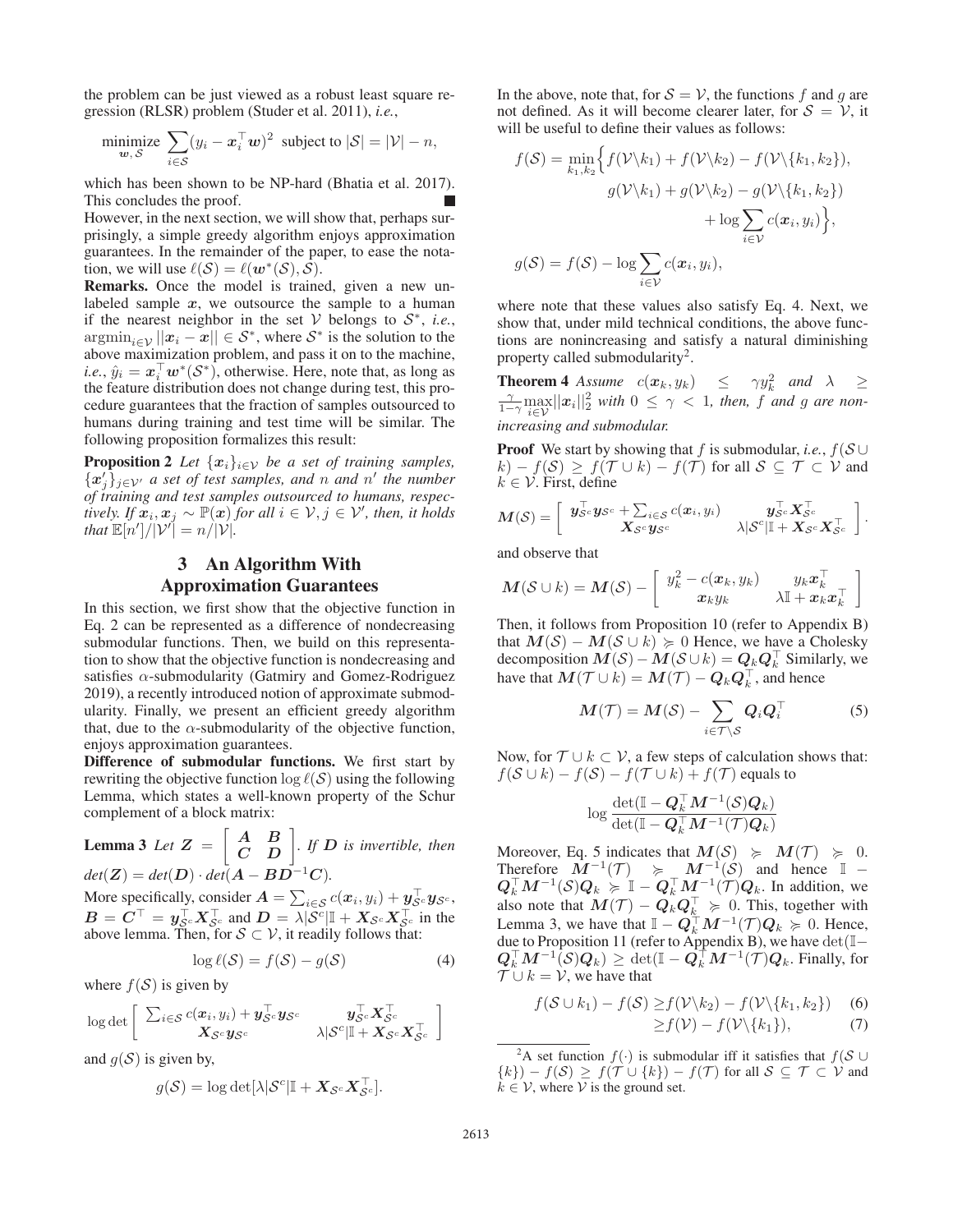where the first inequality follows from the proof of submodularity for  $T \cup k \subset V$  and the second inequality comes from the definition of  $f(S)$  for  $S = V$ . This concludes the proof of submodularity of  $f$ .

Next, we show that  $f$  is nonincreasing. First, recall that, for  $|\mathcal{S}| < |\mathcal{V}| - 1$ , we have that

$$
f(S \cup k) - f(S) = \log \frac{\det(M(S) - Q_k Q_k^{\perp})}{\det(M(S))}
$$
 (8)

Then, note that  $M(S) - Q_k Q_k^+ \preccurlyeq M(S)$  and  $M(S) Q_k Q_k^\top \geqslant 0$ . Hence, using Proposition 11 (refer to Appendix B), it follows that  $\det(M(\mathcal{S}) - \mathcal{Q}_k \mathcal{Q}_k^\perp) \leq$  $\det(M(S))$ , which proves f is nonincreasing for  $|S|$  <  $|\mathcal{V}| - 1$ . Finally, for  $|\mathcal{S}| = |\mathcal{V}| - 1$ , it readily follows from Eq. 7 that

$$
f(\mathcal{V}) - f(\mathcal{V} \setminus \{k_1\}) \le f(\mathcal{V} \setminus k_2) - f(\mathcal{V} \setminus \{k_1, k_2\}) \tag{9}
$$

Now  $f(V\backslash k_2) - f(V\backslash \{k_1, k_2\}) \leq 0$  since we have proved<br>that  $f(S)$  is nonincreasing for  $|S| > |V| - 1$ . This concludes that  $f(S)$  is nonincreasing for  $|S| < |V| - 1$ . This concludes the proof of monotonicity of  $f$ .

Proceeding similarly, it can be proven that  $g$  is also nondecreasing and submodular. We would like to highlight that, in the above, the technical conditions have a natural interpretation—the first condition is satisfied if the human error is not greater than a fraction  $\sqrt{\gamma}$  of the true response variable and the second condition is satisfied if the regularization parameter is not *too small*.

In our experiments, the above result will enable us to use a series of recent heuristic iterative algorithms for maximizing the difference of submodular functions (Iyer and Bilmes 2012) as baselines. However, these algorithms do not enjoy approximation guarantees—they only guarantee to monotonically reduce the objective function at every step.

Monotonicity. We first start by analyzing the monotonicity of  $\log l(S)$  whenever  $S = \mathcal{V} \backslash k$ , for any  $k \in \mathcal{V}$  in the following Lemma (proven in Appendix A):

**Lemma 5** *Assume*  $c(\mathbf{x}_k, y_k) < \gamma y_k^2$  and  $\lambda > \frac{\gamma}{1-\gamma} \max_{i \in \mathcal{V}} ||\mathbf{x}_i||_2^2$  with  $0 \leq \gamma < 1$ . Then, it holds *that*  $\log l(\mathcal{V}) - \log l(\mathcal{V} \backslash k) < 0$  *for all*  $k \in \mathcal{V}$ *.* 

Then, building on the above lemma, we have the following Theorem, which shows that  $\log \ell(S)$  is a strictly nonincreasing function (proven in Appendix A):

**Theorem 6** *Assume*  $c(\mathbf{x}_k, y_k) < \gamma y_k^2$  and  $\lambda > \frac{\gamma}{1-\gamma} \max_{i \in \mathcal{V}} ||\mathbf{x}_i||_2^2$  with  $0 \leq \gamma < 1$ , then, the function  $\log \ell(\mathcal{S})$  *is strictly nonincreasing, i.e.,* 

$$
\log \ell(\mathcal{S} \cup k) - \log \ell(\mathcal{S}) < 0
$$

*for all*  $S \in V$  *and*  $k \in V$ *.* 

Finally, note that the above result does *not* imply that the human error  $c(\mathbf{x}_k, y_k)$  is always smaller than the machine error  $(y_k - \boldsymbol{x}_k^{\top} \boldsymbol{w}^*(k))^2$ , where  $\boldsymbol{w}^*(k)$  is optimal parameter for  $S = \{k\}$ , as formalized by the following Proposition (proven in Appendix A):

**Proposition 7** *Assume*  $\rho^2 y_k^2 < c(\mathbf{x}_k, y_k) < \gamma y_k^2$  and  $\frac{\gamma}{1-\gamma} \max_{i \in \mathcal{V}} ||\mathbf{x}_i||_2^2 < \lambda < \frac{\rho}{1-\rho} \max_{i \in \mathcal{V}} ||\mathbf{x}_i||_2^2$  with  $\gamma < \rho < \sqrt{\gamma}$  and  $0 \le \gamma < 1$ , then, it holds that

$$
c(\boldsymbol{x}_k, y_k) > (y_k - \boldsymbol{x}_k^{\top} \boldsymbol{w}^*(k))^2.
$$

Algorithm 1 Greedy algorithm

**Input:** Ground set V, set of training samples  $\{(x_i, y_i)\}_{i \in \mathcal{V}}$ , parameters *n* and  $\lambda$ .

**Output:** Set of items  $S$ 

1:  $\mathcal{S} \leftarrow \varnothing$ 

2: while  $|S| < n$  do

3: % Find best sample

4:  $k^* \leftarrow \operatorname{argmax}_{k \in \mathcal{V} \setminus \mathcal{S}} - \log \ell(\mathcal{S} \cup k) + \log \ell(\mathcal{S})$ <br>5: % Sample is outsourced to humans

5: % Sample is outsourced to humans

6:  $S \leftarrow S \cup \{k^*\}$ 

7: end while

8: return S

 $\alpha$ -submodularity. Given the above results, we are now ready to present and prove our main result, which characterizes the objective function of the optimization problem defined in Eq. 2:

**Theorem 8** *Assume*  $c(\boldsymbol{x}_k, y_k) < \gamma y_k^2$ ,  $\lambda > \frac{\gamma}{1-\gamma} \max_{i \in \mathcal{V}} ||\boldsymbol{x}_i||_2^2$  $\text{with } 0 \leq \gamma < 1, \text{ and } \sum_{i \in \mathcal{V}} c(x_i, y_i) \geq 1^3. \text{ Then, the func-}$ *tion*  $-\log l(S)$  *is a nondecreasing*  $\alpha$ -submodular function<sup>4</sup> *and the parameter* α *satisfies that*

$$
\alpha \le \alpha^* = 1 - \min \left\{ \frac{(1 - \kappa_{\ell}) \log \ell(\mathcal{V})}{\max_{k_1, k_2} f(\mathcal{V} \backslash \{k_1, k_2\}) - f(\mathcal{V} \backslash \{k_1\})}, \frac{(1 - \kappa_{\ell}) \log \ell(\mathcal{V})}{\max_{k} \log \ell(\mathcal{V} \backslash k) - \log \ell(\mathcal{V})} \right\}
$$
(10)

with, 
$$
\kappa_{\ell} = \frac{\log [\ell(\emptyset) - \min_k (\ell(\mathcal{V} \backslash k) - \ell(\mathcal{V}))]}{\log \ell(\emptyset)}
$$

**Proof** Using that  $\sum_{i \in V} c(\boldsymbol{x}_i, y_i) > 1$  and the function  $\ell$ is nonincreasing, we can conclude that  $1 < \ell(V) < \ell(S)$ . Then, it readily follows from the proof of Theorem 6 that

$$
1 < \ell(\mathcal{S} \cup k) < \ell(\mathcal{S}) - (\ell(\mathcal{V} \setminus k) - \ell(\mathcal{V})) \tag{11}
$$

Hence we have,

$$
\frac{\log \ell(\mathcal{S} \cup k)}{\log \ell(\mathcal{S})} \le \frac{\log \left(\ell(\mathcal{S}) - (\ell(\mathcal{V}\setminus k) - \ell(\mathcal{V}))\right)}{\log \ell(\mathcal{S})}
$$

$$
\stackrel{(a)}{=} \frac{\log \left(\ell(\emptyset) - (\ell(\mathcal{V}\setminus k) - \ell(\mathcal{V}))\right)}{\log \ell(\emptyset)}
$$

$$
\le \kappa_{\ell} \tag{12}
$$

where equality  $(a)$  follows from Theorem 6, which implies

<sup>&</sup>lt;sup>3</sup>Note that we can always rescale the data to satisfy this last condition.

<sup>&</sup>lt;sup>4</sup>A function  $f(\cdot)$  is  $\alpha$ -submodular (Gatmiry and Gomez-Rodriguez 2019) iff it satisfies that  $f(S \cup \{k\}) - f(S) \geq (1 \alpha$ )  $[f(\mathcal{T} \cup \{k\}) - f(\mathcal{T})]$  for all  $\mathcal{S} \subseteq \mathcal{T} \subset \mathcal{V}$  and  $k \in \mathcal{V}$ , where V is the ground set and  $\alpha$  is the generalized curvature (Lehmann, Lehmann, and Nisan 2006; Bogunovic, Zhao, and Cevher 2018; Hashemi et al. 2019).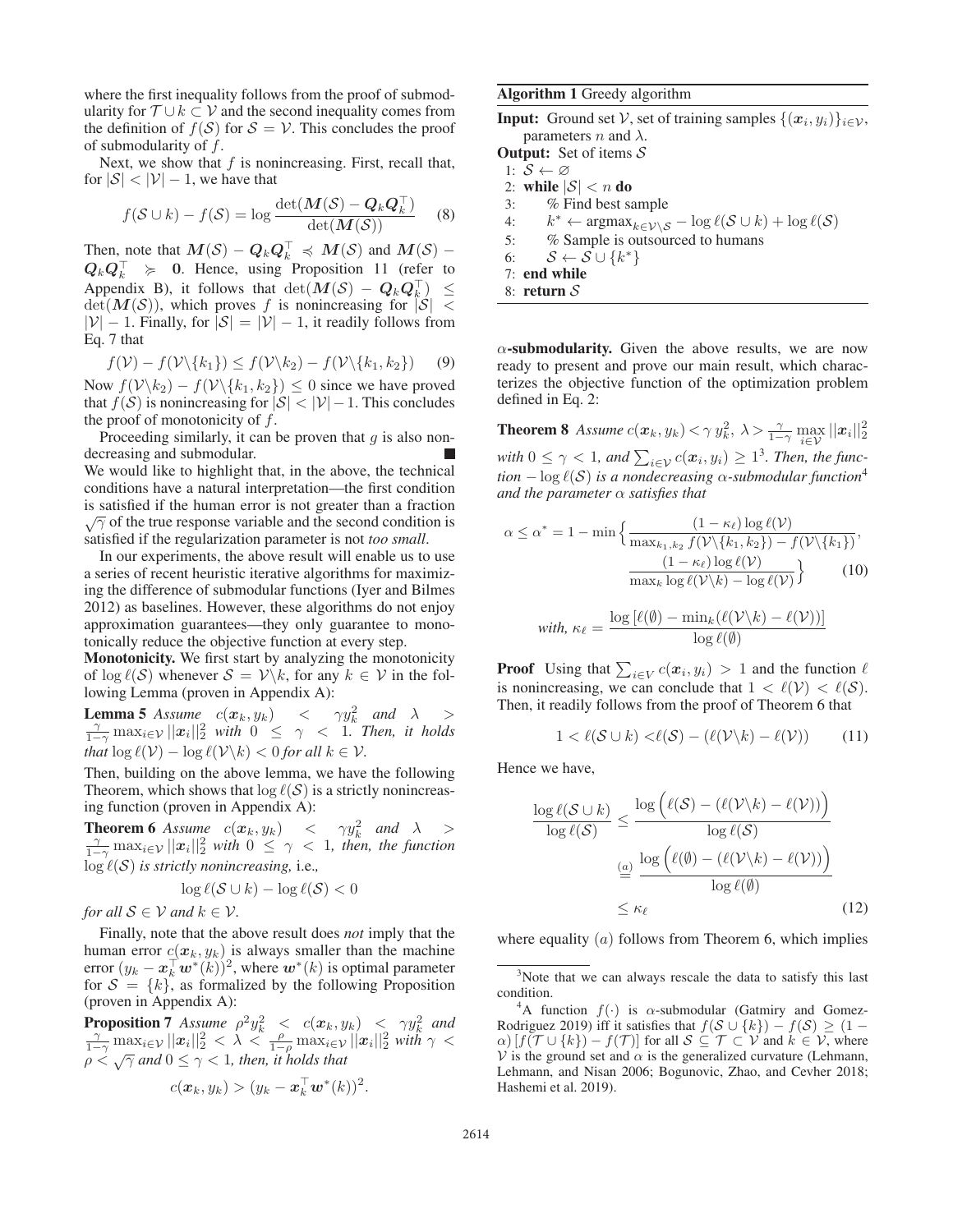

Figure 1: Solution (*w*∗(S∗), S∗) provided by our greedy algorithm for a gaussian and logistic response variable distribution and different number of outsourced samples n. In all cases, we used  $d = 1$  and  $\sigma_2 = 0.01$ . For the logistic distribution, as  $n$  increases, the greedy algorithm let the machine to focus on the samples where the relationship between features and the response variables is more linear and outsource the remaining points to humans. For the gaussian distribution, as  $n$  increases, the greedy algorithm outsources samples on the tails of the distribution to humans.

that  $\ell_{\text{max}} = \ell(\emptyset)$ . Then, we have that

$$
1 - \alpha = \min_{k, S \subseteq \mathcal{T} \subseteq \mathcal{V}} \frac{\log \ell(\mathcal{S}) - \log \ell(\mathcal{S} \cup k)}{\log \ell(\mathcal{T}) - \log \ell(\mathcal{T} \cup k)}
$$
  
\n
$$
\geq \min \left\{ \min_{k, S \subseteq \mathcal{T}: |\mathcal{T}| \leq |\mathcal{V}| - 2} \frac{\log \ell(\mathcal{S}) - \log \ell(\mathcal{S} \cup k)}{\log \ell(\mathcal{T}) - \log \ell(\mathcal{T} \cup k)}, \right\}
$$
  
\n
$$
\min_{\mathcal{S}, k} \frac{\log \ell(\mathcal{S}) - \log \ell(\mathcal{S} \cup k)}{\log \ell(\mathcal{V} \setminus k) - \log \ell(\mathcal{V})} \right\} (13)
$$

Next, we bound the first term as follows:

$$
\min_{k,S\subseteq\mathcal{T}:|\mathcal{T}|\leq|\mathcal{V}|-2}\frac{\log \ell(S)-\log \ell(\mathcal{S}\cup k)}{\log \ell(\mathcal{T})-\log \ell(\mathcal{T}\cup k)}
$$
\n
$$
\geq \min_{k,S\subseteq\mathcal{T}:|\mathcal{T}|\leq|\mathcal{V}|-2}\frac{(1-\kappa_{\ell})\log \ell(\mathcal{S})}{\log \ell(\mathcal{T})-\log \ell(\mathcal{T}\cup k)}
$$
\n
$$
\stackrel{(b)}{\geq} \min_{k,|\mathcal{T}|\leq|\mathcal{V}|-2}\frac{(1-\kappa_{\ell})\log \ell(\mathcal{V})}{\log \ell(\mathcal{T})-\log \ell(\mathcal{T}\cup k)}
$$
\n
$$
= \min_{k,|\mathcal{T}|\leq|\mathcal{V}|-2}\frac{(1-\kappa_{\ell})\log \ell(\mathcal{V})}{f(\mathcal{T})-f(\mathcal{T}\cup k)-(g(\mathcal{T})-g(\mathcal{T}\cup k))}
$$
\n
$$
\stackrel{(c)}{\geq} \min_{k,|\mathcal{T}|\leq|\mathcal{V}|-2}\frac{(1-\kappa_{\ell})\log \ell(\mathcal{V})}{f(\mathcal{T})-f(\mathcal{T}\cup k)}
$$
\n
$$
\stackrel{(d)}{\geq} \frac{(1-\kappa_{\ell})\log \ell(\mathcal{V})}{\max_{k_1,k_2}(f(\mathcal{V}\setminus\{k_1,k_2\})-f(\mathcal{V}\setminus k_1))},
$$

where inequality (a) follows from Eq. 12, inequality (b) follows from the monotonicity of  $\log \ell(S)$ , and inequalities (c) and (d) follows from Theorem 4. Finally, we use the monotonicity of  $\log l(S)$  and Eq. 12 to bound the second term in Eq. 13 is always greater than  $\frac{(1-\kappa_{\ell})\log \ell(\mathcal{V})}{\max_{k} \log \ell(\mathcal{V}\backslash k)-\log \ell(\mathcal{V})}$ , which concludes the proof.

A greedy algorithm. The greedy algorithm proceeds iteratively and, at each step, it assigns to the humans the sample

 $(x_k, y_k)$  that provides the highest marginal gain among the set of samples which are currently assigned to the machine. Algorithm 1 summarizes the greedy algorithm.

Since the objective function in Eq. 2 is  $\alpha$ -submodular, it readily follows from Theorem 9 in Khashayar and Gomez-Rodriguez (Gatmiry and Gomez-Rodriguez 2019) that the above greedy algorithm enjoys an approximation guarantee. More specifically, we have the following Theorem:

Theorem 9 *The greedy algorithm returns a set* S *such that*  $-\log \ell(S) \geq (1 + 1/(1 - \alpha))^{-1} OPT$ , where *OPT* is the *optimal value and*  $\alpha \leq \alpha^*$  *with*  $\alpha^*$  *defined in Eq. 10.* 

In the above, note that, due to Theorem 6, the actual (regularized) loss function is strictly nonincreasing and thus the greedy algorithm always goes until  $|S| = n$ , however, the overall accuracy may be higher for some values of  $|S| < n$ as shown in Figure 6. In the next section, we will demonstrate that, in addition to enjoying the above approximation guarantees, the above greedy algorithm performs better in practice than several competitive baselines.

#### 4 Experiments on Synthetic Data

In this section, we experiment with a variety of synthetic examples. First, we look into the solution  $(w^*(S^*), S^*)$  provided by the greedy algorithm. Then, we compare the performance of the greedy algorithm with several competitive baselines. Finally, we investigate how the performance of the greedy algorithm varies with respect to the amount of human error.

**Experimental setup.** For each sample  $(x, y)$ , we first generate each dimension of the feature vector  $x \in \mathbb{R}^d$  uniformly at random, *i.e.*,  $x_i \sim U(-1, 1)$  and then sample the response variable  $y$  from either (i) a Gaussian distribution  $\mathcal{N}(\mathbf{1}^\top \mathbf{x}/d, \sigma_1^2)$  or (ii) a logistic distribution  $1/(1 + \sigma_1^2)$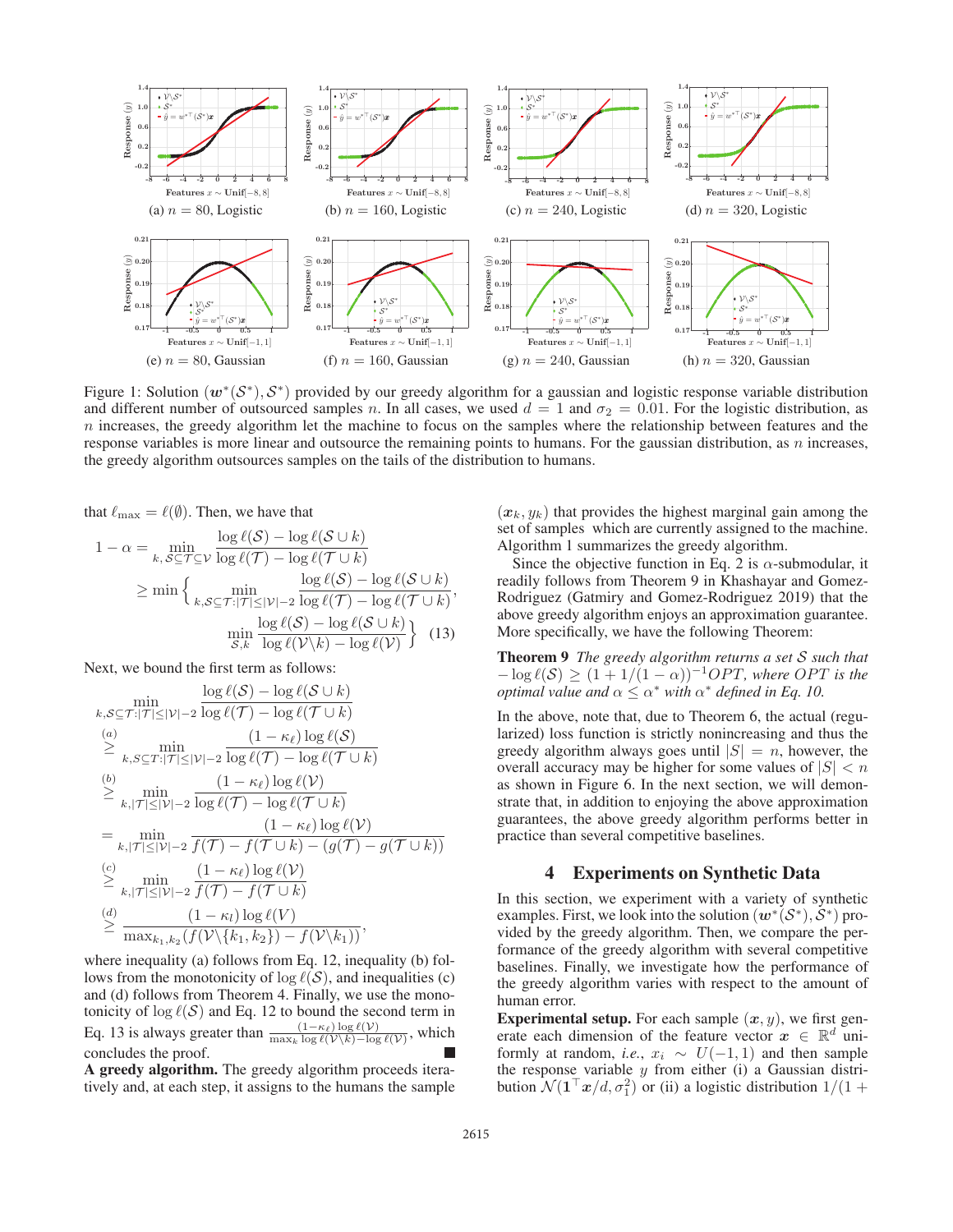

Figure 2: Mean squared error (MSE) against number of outsourced samples  $n$  for the proposed greedy algorithm, DS (Iyer and Bilmes 2012), distorted greedy (Harshaw et al. 2019) and Triage (Raghu et al. 2019a) on synthetic data. In all cases, we used  $d = 5$  and  $\sigma_2 = 10^{-3}$ . In panel (a), we set  $\lambda = 5 \cdot 10^{-3}$  and, in panel (b), we set  $\lambda = 10^{-3}$ . The greedy algorithm consistently outperforms the baselines across the entire range of automation levels.

 $\exp(-\mathbf{1}^\top \mathbf{x}/d)$ . Moreover, we sample the associated human error from a Gaussian distribution, *i.e.*,  $c(x, y) \sim$  $\mathcal{N}(0, \sigma_2^2)$ . In each experiment, we use  $|\mathcal{V}| = 500$  training samples and we compare the performance of the greedy alsamples and we compare the performance of the greedy algorithm with three competitive baselines:

— An iterative heuristic algorithm (DS) for maximizing the difference of submodular functions by Iyer and Bilmes (2012).

— A greedy algorithm (Distorted greedy) for maximizing  $\gamma$ -weakly submodular functions by Harshaw et al. (2019)<sup>5</sup>.

— A natural extension of the algorithm (Triage) by Raghu et al. (2019a), originally developed for classification under human assistance, where we first solve the standard ridge regression problem for the entire training set, then we map each test sample to the nearest neighbor training sample and finally outsource to humans the top  $n$  samples sorted in decreasing order of the difference between machine and human error of the assigned training sample.

**Results.** We first look into the solution  $(w^*(S^*), S^*)$  provided by the greedy algorithm both for the Gaussian and logistic distributions and a different number of outsourced samples  $n$ . Figure 1 summarizes the results, which reveal several interesting insights. For the logistic distribution, as n increases, the greedy algorithm let the machine to focus on the samples where the relationship between features and the response variables is more linear and outsource the remaining points to humans. For the Gaussian distribution, as n increases, the greedy algorithm outsources samples on the tails of the distribution to humans.

Then, we compare the performance of the greedy algorithm in terms of mean squared error (MSE) on a held-out set against the three competitive baselines. Figure 2 summarizes the results, which show that the greedy algorithm consistently outperforms the baselines across the entire range of automation levels. Finally, we investigate how the performance of our greedy algorithm varies with respect to the amount of human error. Figure 3 summarizes the results, which shows that, for low levels of human error, the overall mean squared error decreases monotonically with respect to



Figure 3: Mean squared error (MSE) achieved by the proposed greedy algorithm against the number of outsourced samples *n* for different levels of human error ( $\sigma_2$ ) on synthetic data. In all cases, we used  $d = 5$ . In panel (a), we set  $\lambda = 5 \cdot 10^{-3}$  and, in panel (b), we set  $\lambda = 10^{-3}$ . For low levels of human error, the overall mean squared error decreases monotonically with respect to the number of outsourced samples. In contrast, for high levels of human error, it is not beneficial to outsource samples to humans.

the number of outsourced samples to humans. In contrast, for high levels of human error, it is not beneficial to outsource samples.

#### 5 Experiments on Real Data

In this section, we experiment with four real-world datasets from two important applications, medical diagnosis and content moderation, and show that the greedy algorithm beats several competitive baselines. Moreover, we also look at the samples that the greedy algorithm outsources to humans and show that, for different distributions of human error, the outsourced samples are those that humans are able to predict more accurately.

Experimental setup. We experiment with one dataset for content moderation and three datasets for medical diagnosis, which are publicly available (Davidson et al. ; Decencière et al. 2014; Hoover, Kouznetsova, and Goldbaum 2000). More specifically:

- (i) Hatespeech: It consists of  $\sim$ 1000 tweets<sup>6</sup> containing words, phrases and lexicons used in hate speech. Each tweet is given several scores by three to five annotators from Crowdflower, which measure the severity of hate speech.
- (ii) Stare-H: It consists of  $\sim$ 400 retinal images. Each image is given a score by one single expert, on a five point scale, which measures the severity of a retinal hemorrhage.
- (iii) Stare-D: It contains the same set of images from Stare-H. However, in this dataset, each image is given a score by a single expert, on a six point scale, which measures the severity of the Drusen disease.
- (iv) Messidor: It contains 500 eye images. Each image is given score by one single expert, on a three point scale, which measures the severity of an edema.

<sup>&</sup>lt;sup>5</sup>Note that any  $\alpha$ -submodular function is  $\gamma$ -weakly submodular (Gatmiry and Gomez-Rodriguez 2019).

<sup>6</sup> The original Hatespeech dataset consists of ∼25000 tweets, however, we report results on a randomly chosen subset of 1000 tweets because the distorted greedy and DS algorithms did not scale in the original dataset. We found similar results in other random subsets.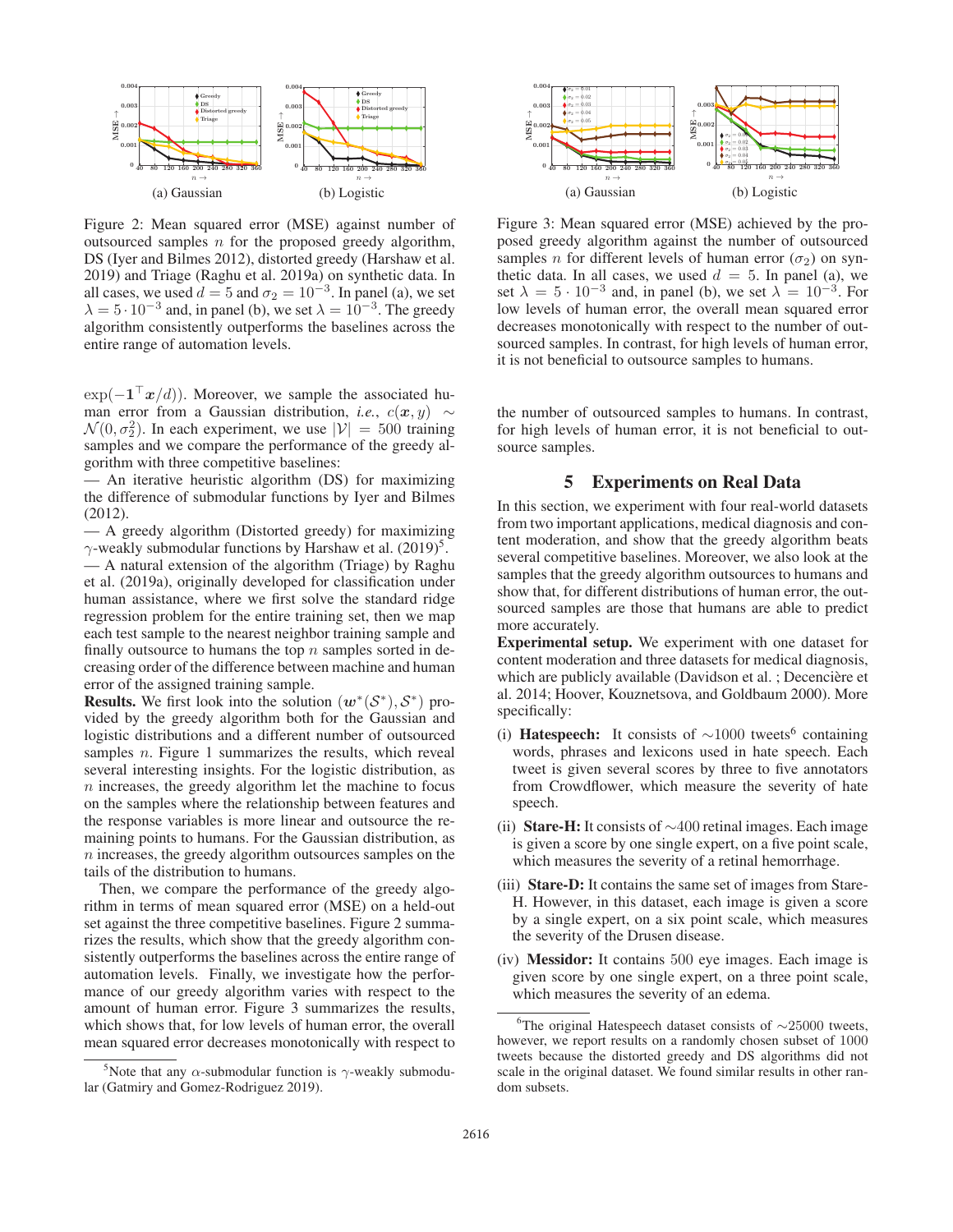

Figure 4: Mean squared error (MSE) against number of outsourced samples n for the proposed greedy algorithm, DS (Iyer and Bilmes 2012), distorted greedy (Harshaw et al. 2019) and triage (Raghu et al. 2019a) on four real-world datasets. In Panels (b-d), we set the parameter  $p = 0.90$ . The greedy algorithm outperforms the baselines across a majority of automation levels. The only exceptions are high automation levels, where the distorted greedy and the triage algorithms sometimes achieve slightly better performance.



(a) Easy sample (b) Difficult sample

Figure 5: An easy and a difficult sample image from the Stare-D dataset. Both images are given a score of severity zero for the Drusen disease, which is characterized by pathological yellow spots. The easy sample does not contain yellow spots and thus it is easy to predict its score. In contrast, the difficult sample contains yellow spots, which are manifested not from Drusen, but diabetic retinopathy, and thus it is challenging to accurately predict its score. As a result, the greedy algorithm decides to outsource the difficult sample to humans, whereas it lets the machine decide about the easy one.

We first generate a 100 dimensional feature vector using fasttext (Joulin et al. 2016) for each sample in the Hatespeech dataset and a 1000 dimensional feature vector using Resnet (He et al. 2016) for each sample in the Stare-H, Stare-D, and Messidor datasets. Then, we use the top 50 features, as identified by PCA, as *x* in our experiments. For the image datasets, the response variable  $y$  is just the available score by a single expert and the human predictions are sampled from a categorical distribution  $s \sim \text{Cat}(p_x)$ , where  $p_x$  are the probabilities of each potential score value s for a sample with features  $x$ . More specifically, if the response variable takes values on a t point scale, we consider:

$$
p_{\mathbf{x}}(k) = \begin{cases} p \text{ if } k = y \\ \frac{1-p}{2} \text{ if } k \in \{y-1, y+1\} \text{ and } 1 < y < t \\ 1-p \text{ if } k = y-1 \text{ and } y = t \\ 1-p \text{ if } k = y+1 \text{ and } y = 1, \end{cases}
$$

where  $p$  is a parameter that controls the human accuracy. For the Hatespeech dataset, the response variable  $y$  is the mean of the scores provided by the annotators and the human pre-



Figure 6: Mean squared error (MSE) achieved by the proposed greedy algorithm against the number of outsourced samples *n* under different distributions of human errors on two real-world datasets. Under each distribution of human error, human error is low  $(c(x, y) = 10^{-4})$  for a fractions  $\rho_c$ of the samples and high  $(c(x, y) = 0.5)$  for the remaining fraction  $1-\rho_c$ . As long as there are samples that humans can predict with low error, the greedy algorithm does outsource them to humans and thus the overall performance improves. However, whenever the fraction of outsourced samples is higher than the fraction of samples with low human error, the performance degrades. This results in a characteristic Ushaped curve.

dictions are picked uniformly at random from the available individual scores given by each annotator. In each dataset, we compute the human error as  $c(x, y) = \mathbb{E}(y - s)^2$  for each sample  $(x, y)$  and set the same value of  $\lambda$  across all competitive methods. Finally, in each experiment, we use 80% samples for training and 20% samples for testing.

Results. We first compare the performance of the greedy algorithm in terms of mean squared error (MSE) on a held-out set against the same competitive baselines used in the experiments on synthetic data, *i.e.*, DS (Iyer and Bilmes 2012), distorted greedy (Harshaw et al. 2019), and triage (Raghu et al. 2019a). Figure 4 summarizes the results, which show that the greedy algorithm outperforms the baselines across a majority of automation levels. The only exceptions are high automation levels, where the distorted greedy and the triage algorithms sometimes achieve slightly better performance.

Next, we look at the samples that the greedy algorithm outsources to humans and those that leaves to machines. Intuitively, human assistance should be required for those sam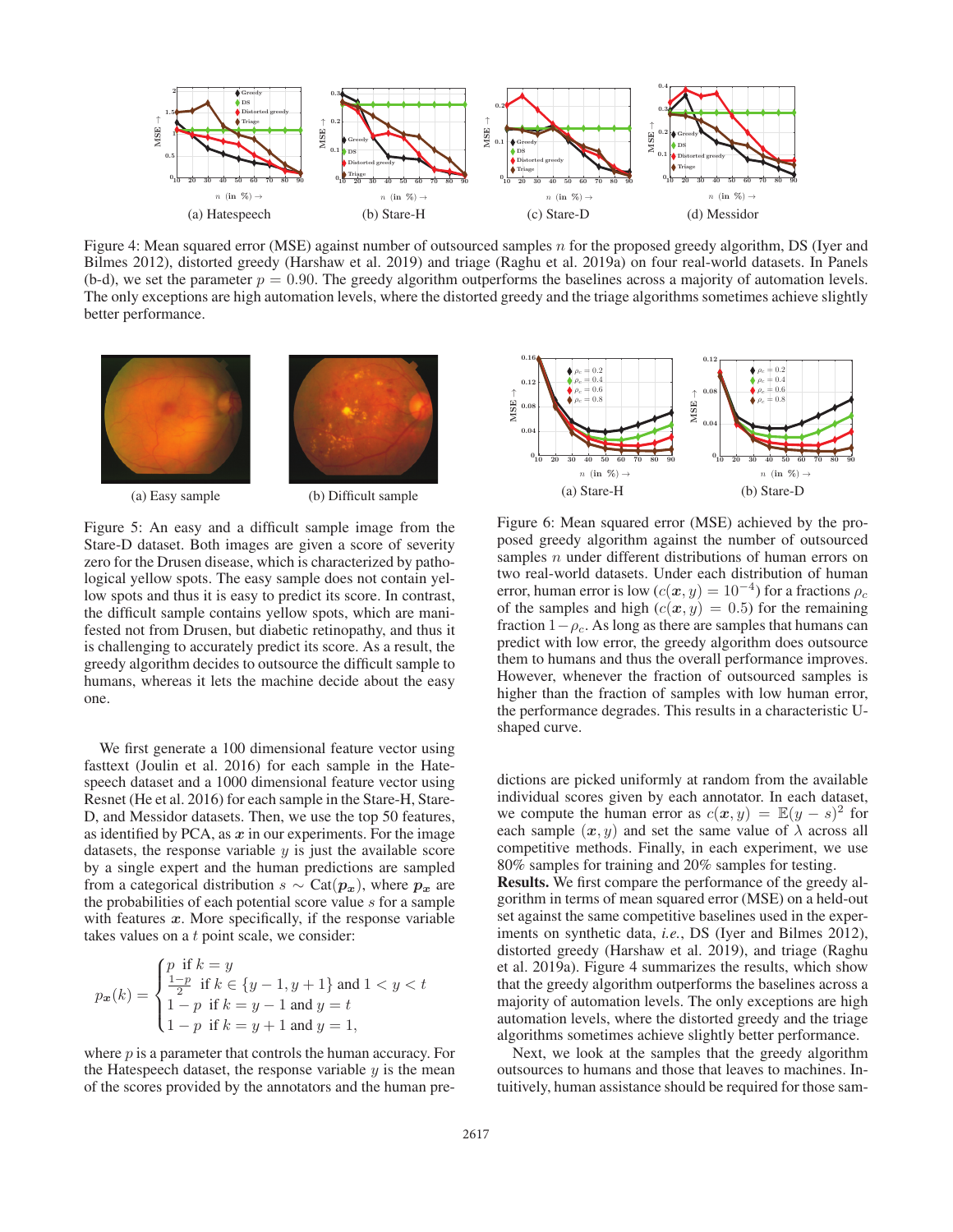ples which are difficult (easy) for a machine (a human) to decide about. Figure 5 provides an illustrative example of an easy and a difficult sample image. While both sample images are given a score of severity zero for the Drusen disease, one of them contains yellow spots, which are often a sign of Drusen disease<sup> $7$ </sup>, and is therefore difficult to predict. In this particular case, the greedy algorithm outsourced the difficult sample to humans and let the machine decide about the easy one. Does this intuitive assignment happen consistently? To answer this question, we run our greedy algorithm on the Stare-H and Stare-D datasets under different distributions of human error and assess to which extent the greedy algorithm outsources to humans those samples they can predict more accurately.

More specifically, we sample the human predictions from a non-uniform categorical distribution under which human error is low  $(c(x, y) = 10^{-4})$  for a fraction  $\rho_c$  of the samples and high  $(c(x, y) = 0.5)$  for the remaining fraction  $1 - \rho_c$ . Figure 6 shows the performance of the greedy algorithm for different  $\rho_c$  values. We observe that, as long as there are samples that humans can predict with low error, the greedy algorithm outsources them to humans and thus the overall performance improves. However, whenever the fraction of outsourced samples is higher than the fraction of samples with low human error, the performance degrades. This results in a characteristic U-shaped curve.

#### 6 Conclusions

In this paper, we have initiated the development of machine learning models that are optimized to operate under different automation levels. We have focused on ridge regression under human assistance and shown that a simple greedy algorithm is able to find a solution with nontrivial approximation guarantees. Moreover, using both synthetic and real-world data, we have shown that this greedy algorithm beats several competitive baselines and is able to identify and outsource to humans those samples they can predict more accurately.

Our work also opens many interesting venues for future work. For example, it would be very interesting to advance the development of other more sophisticated machine learning models, both for regression and classification, under different automation levels. It would be valuable to find tighter lower bounds on the parameter  $\alpha$ , which better characterize the good empirical performance. It would be very interesting to study sequential decision making scenarios under human assistance, *e.g.*, autonomous driving under different automation levels. Finally, we have assumed that we can measure the human error for every training sample. It would be interesting to tackle the problem under uncertainty.

#### A Proofs

**Proof of Proposition 2.** Let the feature space be  $\mathcal{F}$ . Moreover we denote that  $\mathcal{X} = \{x_i\}_{i \in \mathcal{V}}$  and  $\mathcal{X}' = \{x'_j\}_{j \in \mathcal{V}'}$ . Then we denote that

$$
H_{\boldsymbol{x}_i} = \bigcap_{k \in \mathcal{V}} \{ \boldsymbol{x} \in \mathcal{F} \middle| ||\boldsymbol{x}_i - \boldsymbol{x}|| \le ||\boldsymbol{x}_k - \boldsymbol{x}|| \}.
$$
 (14)

Hence, the set of test samples, which are nearest to  $x_i$ , is denoted as  $\mathcal{X}' \cap H_{x_i}$ . Since the features in X and X' are i.i.d random variables,  $|\mathcal{X}' \cap H_{x_i}|$  are also i.i.d random variables for different realizations of  $X$  and  $X'$ . Let us define  $\vartheta = \mathbb{E}[X' \cap H_{x_i}].$  Hence we have,  $\mathbb{E}[n']$  $\sum$  $\vert$  =  $\iota \in S \mathbb{E}[|\mathcal{X}' \cap H_{\boldsymbol{x}_i}||] = n\vartheta$  and  $\mathbb{E}[|\mathcal{V}'| - n'] = (|\mathcal{V}| - n)\vartheta$ , which leads to the required result.

Proof of Lemma 5. By definition, we have that

$$
\ell(\boldsymbol{w}^{*}(\mathcal{V}), \mathcal{V}) = \sum_{i \in S} c(\boldsymbol{x}_{i}, y_{i}) + c(\boldsymbol{x}_{k}, y_{k})
$$

$$
\ell(\boldsymbol{w}^{*}(\mathcal{V}\backslash k), \mathcal{V}\backslash k) = y_{k}^{2} - y_{k}^{2} \boldsymbol{x}_{k}^{\top} (\lambda \mathbb{I} + \boldsymbol{x}_{k} \boldsymbol{x}_{k}^{\top})^{-1} \boldsymbol{x}_{k}
$$

$$
+ \sum_{i \in S} c(\boldsymbol{x}_{i}, y_{i})
$$

Moreover, note that it is enough to prove that  $\ell(\mathbf{w}^*(\mathcal{V}), \mathcal{V})$  –  $\ell(\mathbf{w}^*(\mathcal{V}\backslash k), \mathcal{V}\backslash k)$  < 0, without the logarithms, to prove the result. Then, we have that

$$
\ell(\boldsymbol{w}^{*}(\mathcal{V}), \mathcal{V}) - \ell(\boldsymbol{w}^{*}(\mathcal{V}\backslash k), \mathcal{V}\backslash k) \n= c(\boldsymbol{x}_{k}, y_{k}) - y_{k}^{2} + y_{k}^{2} \boldsymbol{x}_{k}^{\top} (\lambda \mathbb{I} + \boldsymbol{x}_{k} \boldsymbol{x}_{k}^{\top})^{-1} \boldsymbol{x}_{k} \n\stackrel{(a)}{=} c(\boldsymbol{x}_{k}, y_{k}) - y_{k}^{2} + y_{k}^{2} \boldsymbol{x}_{k}^{\top} \left(\frac{1}{\lambda} \mathbb{I} - \frac{1}{\lambda^{2}} \frac{\boldsymbol{x}_{k} \boldsymbol{x}_{k}^{\top}}{1 + \frac{\boldsymbol{x}_{k}^{\top} \boldsymbol{x}_{k}}{1 - \lambda^{2}}\right) \boldsymbol{x}_{k} \n= c(\boldsymbol{x}_{k}, y_{k}) - y_{k}^{2} + y_{k}^{2} \frac{\boldsymbol{x}_{k}^{\top} \boldsymbol{x}_{k}}{\lambda} \left(1 - \frac{\boldsymbol{x}_{k}^{\top} \boldsymbol{x}_{k}}{\lambda + \boldsymbol{x}_{k}^{\top} \boldsymbol{x}_{k}}\right) \n< y_{k}^{2} \left(\frac{\boldsymbol{x}_{k}^{\top} \boldsymbol{x}_{k}}{\lambda + \boldsymbol{x}_{k}^{\top} \boldsymbol{x}_{k}} - (1 - \gamma)\right) \n\stackrel{(b)}{\leq} y_{k}^{2} \left(\frac{\boldsymbol{x}_{k}^{\top} \boldsymbol{x}_{k}}{\frac{\boldsymbol{x}_{k}^{\top} \boldsymbol{x}_{k}}{1 - \gamma} + \boldsymbol{x}_{k}^{\top} \boldsymbol{x}_{k}} - (1 - \gamma)\right) = 0,
$$

where equality  $(a)$  follows from Lemma 12 and inequality (b) follows from the lower bound on  $\lambda$ .

**Proof of Theorem 6.** Define  $\Lambda_0 = \lambda |\mathcal{S}^c| \mathbb{I} + X_{\mathcal{S}^c} X_{\mathcal{S}^c}^\top$  $\Lambda_1 = \lambda \vert \mathcal{S}^c \vert \mathbb{I} + X_{\mathcal{S}^c} X_{\mathcal{S}^c}^\top - \lambda \mathbb{I} - x_k x_k^\top$  and  $\Theta = \lambda \mathbb{I} + x_k x_k^\top$ . Moreover, note that

$$
\boldsymbol{\Lambda}_1 = \boldsymbol{\Lambda}_0 - \boldsymbol{\Theta} \ \ \text{and} \ \ \boldsymbol{\Lambda}_1^{-1} \overset{(a)}{=} \boldsymbol{\Lambda}_0^{-1} + \underbrace{(\boldsymbol{\Lambda}_0 \boldsymbol{\Theta}^{-1} \boldsymbol{\Lambda}_0 - \boldsymbol{\Lambda}_0)}_{\text{Define as } \boldsymbol{\Omega}}^{-1}
$$

where equality  $(a)$  follows from Proposition 13. Then, it fol-

 $7$ In this particular case, the patient suffered diabetic retinopathy, which is also characterized by yellow spots.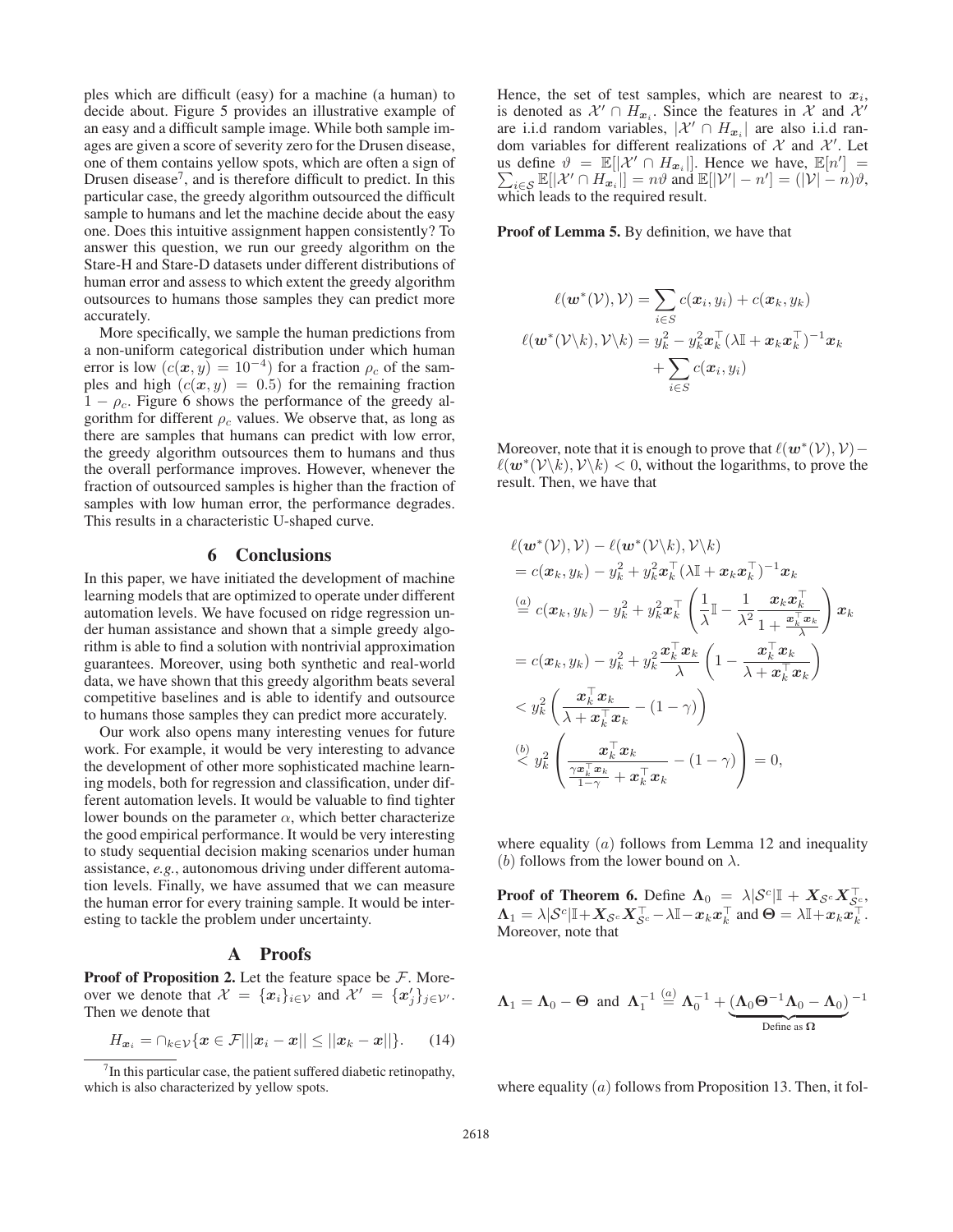lows that

$$
\ell(\mathcal{S} \cup k) = \sum_{i \in S} c(x_i, y_i) + c(x_k, y_k) + y_{\mathcal{S}^c}^{\top} y_{\mathcal{S}^c} - y_k^2
$$
  
\n
$$
- (y_{\mathcal{S}^c}^{\top} \mathbf{X}_{\mathcal{S}^c}^{\top} - y_k \mathbf{x}_k^{\top}) \mathbf{\Lambda}_1^{-1} (\mathbf{X}_{\mathcal{S}^c} y_{\mathcal{S}^c} - y_k \mathbf{x}_k)
$$
  
\n
$$
\stackrel{(a)}{=} \sum_{i \in S} c(x_i, y_i) + c(x_k, y_k) + y_{\mathcal{S}^c}^{\top} y_{\mathcal{S}^c} - y_k^2
$$
  
\n
$$
- y_{\mathcal{S}^c}^{\top} \mathbf{X}_{\mathcal{S}^c}^{\top} \mathbf{\Lambda}_0^{-1} \mathbf{X}_{\mathcal{S}^c} y_{\mathcal{S}^c} - y_{\mathcal{S}^c}^{\top} \mathbf{X}_{\mathcal{S}^c}^{\top} \mathbf{\Omega}^{-1} \mathbf{X}_{\mathcal{S}^c} y_{\mathcal{S}^c}
$$
  
\n
$$
+ 2y_k y_{\mathcal{S}^c}^{\top} \mathbf{X}_{\mathcal{S}^c}^{\top} \mathbf{\Lambda}_1^{-1} \mathbf{x}_k^{\top} - y_k^2 \mathbf{x}_k^{\top} \mathbf{\Lambda}_1^{-1} \mathbf{x}_k
$$
  
\n
$$
= \ell(\mathcal{S}) + c(x_k, y_k) - y_k^2 - \left[ y_{\mathcal{S}^c}^{\top} \mathbf{X}_{\mathcal{S}^c}^{\top} y_k \mathbf{x}_k^{\top} \right]
$$
  
\n
$$
\left[ \begin{array}{cc} \mathbf{\Omega}^{-1} & -\mathbf{\Lambda}_1^{-1} \\ -\mathbf{\Lambda}_1^{-1} & \mathbf{\Lambda}_1^{-1} \mathbf{\Omega} \mathbf{\Lambda}_1^{-1} \end{array} \right] \left[ \begin{array}{c} X_{\mathcal{S}^c} y_{\mathcal{S}^c} \\ y_k x_k \end{array} \right]
$$
  
\n
$$
- y_k^2 x_k^{\top} (\mathbf{\Lambda}_1^{-1} - \mathbf{\Lambda
$$

where equality  $(a)$  follows from Proposition 13, inequality (b) uses that  $\begin{bmatrix} \Omega^{-1} & -\Lambda_1^{-1} \\ -\Lambda_1^{-1} & \Lambda_1^{-1} \Omega \Lambda_1^{-1} \end{bmatrix}$ 1 lows from the following observation:  $\Big] \geq 0$ , equality  $(c)$  fol-

$$
(\Lambda_1^{-1} - \Lambda_1^{-1} \Omega \Lambda_1^{-1})
$$
  
=  $(\Lambda_0^{-1} + \Omega^{-1}) - (\Lambda_0^{-1} + \Omega^{-1})\Omega(\Lambda_0^{-1} + \Omega^{-1})$   
=  $-\Lambda_0^{-1} \Omega \Lambda_0^{-1} - \Lambda_0^{-1}$   
=  $-\Lambda_0^{-1} (\Lambda_0 \Theta^{-1} \Lambda_0 - \Lambda_0) \Lambda_0^{-1} - \Lambda_0^{-1} = -\Theta^{-1}$ ,  
and inequality *(d)* follows from Lemma 5.

Proof of Proposition 7.

$$
(y_k - \mathbf{x}_k^{\top} \mathbf{w}^*(k))^2
$$
  
\n
$$
= (y_k - \mathbf{x}_k^{\top} \mathbf{w}^*(k))^2 + \lambda ||\mathbf{w}^*(k)||^2 - \lambda ||\mathbf{w}^*(k)||^2
$$
  
\n
$$
= y_k^2 - y_k^2 \mathbf{x}_k^{\top} (\lambda \mathbf{I} + \mathbf{x}_k \mathbf{x}_k^{\top})^{-1} \mathbf{x}_k - \lambda y_k^2 \mathbf{x}_k^{\top} (\lambda \mathbf{I} + \mathbf{x}_k \mathbf{x}_k^{\top})^{-2} \mathbf{x}_k
$$
  
\n
$$
= y_k^2 - y_k^2 \frac{\mathbf{x}_k^{\top} \mathbf{x}_k}{\lambda + \mathbf{x}_k^{\top} \mathbf{x}_k} - \lambda y_k^2 \mathbf{x}_k^{\top} (\lambda \mathbf{I} + \mathbf{x}_k \mathbf{x}_k^{\top})^{-2} \mathbf{x}_k
$$
  
\n
$$
\stackrel{(a)}{=} \frac{\lambda y_k^2}{\lambda + \mathbf{x}_k^{\top} \mathbf{x}_k} - \lambda y_k^2 \mathbf{x}_k^{\top} \left(\frac{1}{\lambda} \mathbf{I} - \frac{1}{\lambda^2} \frac{\mathbf{x}_k \mathbf{x}_k^{\top}}{1 + \frac{\mathbf{x}_k^{\top} \mathbf{x}_k}{\lambda}\right)^2 \mathbf{x}_k
$$
  
\n
$$
= \frac{\lambda y_k^2}{\lambda + \mathbf{x}_k^{\top} \mathbf{x}_k} - \frac{y_k^2}{\lambda} \mathbf{x}_k^{\top} (\mathbf{I} - \frac{\mathbf{x}_k \mathbf{x}_k^{\top}}{\lambda + \mathbf{x}_k^{\top} \mathbf{x}_k})^2 \mathbf{x}_k
$$
  
\n
$$
= y_k^2 (\frac{\lambda}{\lambda + \mathbf{x}_k^{\top} \mathbf{x}_k})^2 \leq \rho^2 y_k^2,
$$

where equality  $(a)$  follows from Lemma 12 and inequality (b) follows from the assumption  $\lambda \leq \frac{\rho}{1-\rho} \max_i ||x_i^2||_2^2$ . (*v*) follows from the assumption  $\lambda \leq \frac{1}{1-\rho} \max_i ||x_i||_2$ .<br>Finally, since  $c(x_k, y_k) > \rho^2 y_k^2$ , we can conclude that  $c(\boldsymbol{x}_k, y_k) > (y_k - \boldsymbol{x}_k^{\top} \boldsymbol{w}^*(k))^2.$ 

#### B Auxiliary lemmas and propositions

**Proposition 10** Assume  $c(\boldsymbol{x}_k, y_k) \leq \gamma y_k^2$  and  $\lambda \geq$  $\frac{\gamma}{1-\gamma}||\boldsymbol{x}_k||_2^2$ . Then,  $\begin{bmatrix} y_k^2-c(\boldsymbol{x}_k,y_k) & y_k\boldsymbol{x}_k^\top \ \boldsymbol{x}_ky_k & \lambda \mathbb{I} + \boldsymbol{x}_k\boldsymbol{x}_k^\top \end{bmatrix}$  $\Big] \succcurlyeq 0$ 

Proof We use Schur complement property for positivedefiniteness (Boyd et al. 1994, Page 8)

on the matrix 
$$
\begin{bmatrix} y_k^2 - c(\boldsymbol{x}_k, y_k) & y_k \boldsymbol{x}_k^{\top} \\ \boldsymbol{x}_k y_k & \lambda \mathbb{I} + \boldsymbol{x}_k \boldsymbol{x}_k^{\top} \end{bmatrix}
$$

$$
\lambda \mathbb{I} + \boldsymbol{x}_k \boldsymbol{x}_k^{\top} - \boldsymbol{x}_k \boldsymbol{x}_k^{\top} (y_k^2 / (y_k^2 - c(\boldsymbol{x}_k, y_k))) \ge \lambda \mathbb{I} - \frac{\gamma}{1 - \boldsymbol{x}_k \boldsymbol{x}_k^{\top}}. \tag{15}
$$

$$
\succcurlyeq \lambda \mathbb{I} - \frac{1}{1-\gamma} x_k x_k^{\top}.
$$
 (16)

Given that  $x_k x_k^{\perp}$  is a rank one matrix, it has only one nonzero eigenvalue. Hence it is same as  $tr(x_k x_k^{\dagger}) = ||x_k||_2^2$ ,<br>which along with the assumed bound on  $\lambda$  proves which along with the assumed bound on  $\lambda$  proves that  $\lambda \mathbb{I} + \tilde{x}_k x_k^{\top} - x_k x_k^{\top} (y_k^2/(y_k^2 - c(x_k, y_k))) \geq 0.$ Then from Schur complement method, we have  $\left[ \begin{array}{cc} y_k^2 - c(\boldsymbol{x}_k, y_k) & y_k \boldsymbol{x}_k^\top \ \boldsymbol{x}_k y_k & \lambda \mathbb{I} + \boldsymbol{x}_k \boldsymbol{x}_k^\top \end{array} \right]$  $\Big\} \succcurlyeq 0.$ 

**Proposition 11** If  $A \geq B$  and  $B$  and  $A$  are both positive *definite matrices, then*  $\det(A) \geq \det(B)$ *.* 

**Proof** If  $A = LL^\top$  is the Cholesky factorization and since *A* is *strictly* positive definite, *L* has an inverse.

$$
\mathbf{A} \succcurlyeq \mathbf{B} \implies \mathbb{I} \succcurlyeq \mathbf{L}^{-1} \mathbf{B} \mathbf{L}^{-\top} \succcurlyeq 0
$$
\n
$$
\implies 1 > \text{eig}_i(\mathbf{L}^{-1} \mathbf{B} \mathbf{L}^{-\top}) > 0 \,\forall \text{ eigenvalues } \text{eig}_i
$$
\n
$$
\implies 1 > \prod_i \text{eig}_i(\mathbf{L}^{-1} \mathbf{B} \mathbf{L}^{-\top})
$$
\n
$$
\implies 1 > \text{det}(\mathbf{L}^{-1} \mathbf{B} \mathbf{L}^{-\top}) = (1/\det(\mathbf{A}))(\text{det}(\mathbf{B}))
$$

which immediately gives the required result.

Lemma 12 ((Sherman and Morrison 1950)) *Assume A is an invertible matrix. Then, the following equality holds:*

$$
(A + uvT)-1 = A-1 - \frac{A-1uvTA-1}{1 + vTA-1u}
$$
 (17)

Proposition 13 *Assume A and B are invertible matrices. Then, the following equality holds:*

$$
(A - B)^{1} = A^{-1} + (AB^{-1}A - A)^{-1}
$$
 (18)

**Proof** We observe that,  $(AB^{-1}A - A)$  =  $(AB^{-1}A - A)A^{-1}(A - B) + (A - B)$ . Pre-multiply by  $(AB^{-1}A - A)^{-1}$  and post-multiply by  $(A - B)^{-1}$  on both sides to get the result.

**Proposition 14** *The function*  $t(x) = \frac{\log(x-a)}{\log x}$  *is increasing*  $\frac{\log x}{\log x} > a + 1$ *for*  $x > a + 1$ *.* 

Proof

*A* -

$$
dt(x)/dx = \frac{x \log x - (x - a) \log(x - a)}{x(x - a)(\log x)^2} > 0
$$
 (19)

 $\Box$